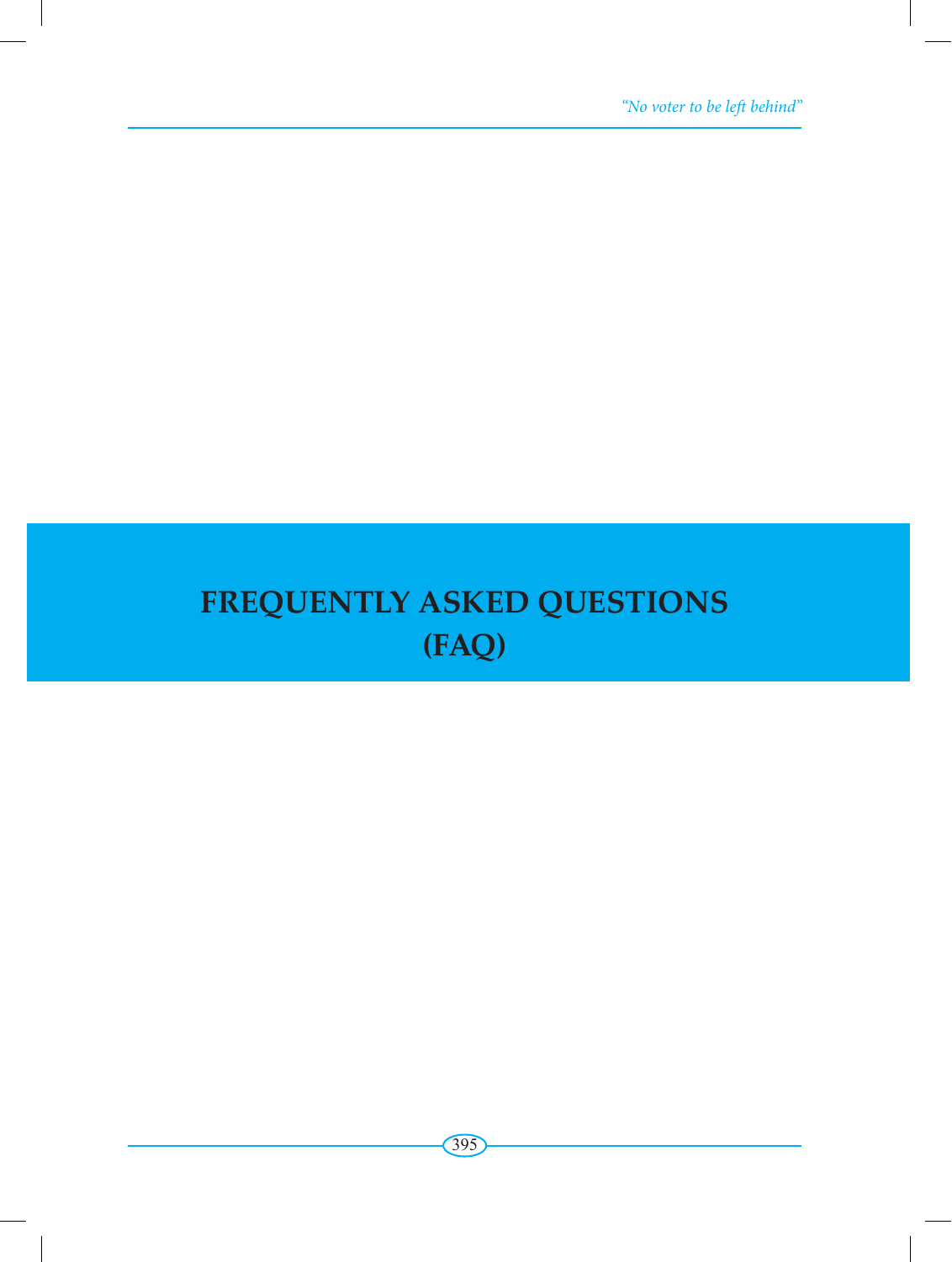## FREQUENTLY ASKED QUESTIONS(FAQ)

- Q. 1 What are the main categories of electors in India?
- Ans.- There are 3 categories of electors in India: (i) General electors, (ii) Overseas (NRI) electors (iii) Service Electors
- Q. 2 Who is eligible to be registered as a general elector?
- Ans.- Every Indian citizen who has attained the age of 18 years on the qualifying date i.e. first day of January of the year of revision of electoral roll, unless otherwise disqualified, is eligible to be registered as a voter in the roll of the part/polling area of the constituency where he is ordinarily resident.
- Q. 3 What is the relevant date for determining the age of 18 years? Can I get myselfregistered as a voter on the day when I have completed 18 years of age?
- Ans.- According to Section 14 (b) of the Representation of People Act, 1950 the relevantdate (qualifying date) for determining the age of an applicant is the first day of Januaryof the year in which the electoral roll after revision is finally published. For example, if you have completed or are completing 18 years of age on any date from and after 2ndJanuary 2013 but upto to 1st January 2014, you will be eligible for registration as a voter in the elector roll going to be finally published in January, 2014.
- Q. 4 What is the relevant date for revision of electoral roll for Assembly/Parliamentary Constituency?
- Ans.- The relevant date for revision of electoral roll is 1st January of the year in which the roll is finally published.
- Q. 5 Can a non-citizen of India become a voter in the electoral rolls in India?
- Ans. No. A person who is not a citizen of India is not eligible for registration as a voterin the electoral rolls in India. Even those who have ceased to be citizens of India onacquiring the citizenship of another country are not eligible to be enrolled in theelectoral rolls in India.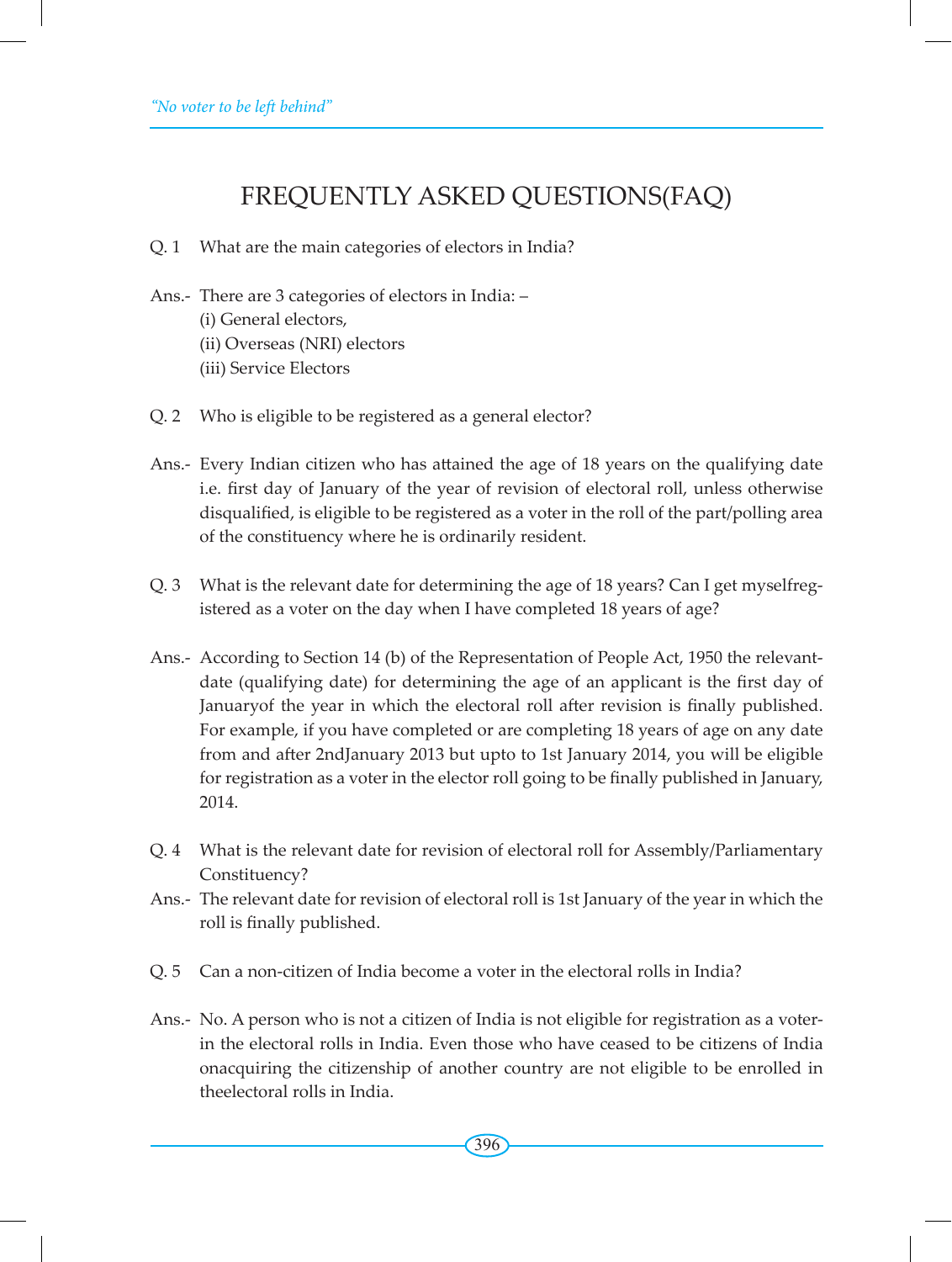- Q. 6 Can a non-resident Indian settled in foreign land become an elector of electoral roll in India?
- Ans.- Yes. According to the provisions of Sec 20A of the Representation of People Act, 1950 by the Representation of the People (Amendment) Act, 2010, a person who is a citizen of India and who has not acquired the citizenship of any other country and is otherwise eligible to be registered as a voter and who is absenting from his place of ordinary residence in India owing to his employment, education or otherwise is eligible to be registered as a voter in the constituency in which his place of residence in India as mentioned in his passport is located.
- Q. 7 How can one get registered / enrolled in the electoral roll for Assembly/Parliamentary Constituency?
- Ans.- One has to file the application for the purpose, in prescribed Form 6, before the Electoral Registration Officer / Assistant Electoral Registration Officer of the constituency within which the place of ordinary residence of the applicant falls. The application accompanied by copies of the relevant documents can be filed in person before the concerned Electoral Registration Officer / Assistant Electoral RegistrationOfficer or sent by post addressed to him or can be handed over to the Booth Level Officer of your polling area, or can even be filed online on website of Chief Electoral Officer of the concerned state or website of Election Commission of India. While filingForm 6 on line, the copies of necessary documents should also be uploaded.
- Q. 8 From where Form 2/2A/3/6/7/8 and 8A can be obtained?
- Ans.- It can be downloaded from the website of Election Commission of India. Forms are also available free of cost in offices of Electoral Registration Officers / Assistant Electoral Registration Officers and Booth Level Officers of the concerned polling station areas.
- Q. 9 What documents are required to be enclosed with Form 6?
- Ans.- One recent passport size coloured photograph, duly affixed in the box given for the purpose in Form 6 and photo-copies of documentary proof of age and residence are required to be enclosed with Form 6. The list of documentary proof of age and residence which can be enclosed with Form 6 is given in the guidelines enclosed with Form 6. For filling up Form 6, the said guidelines enclosed therewith may be referred to.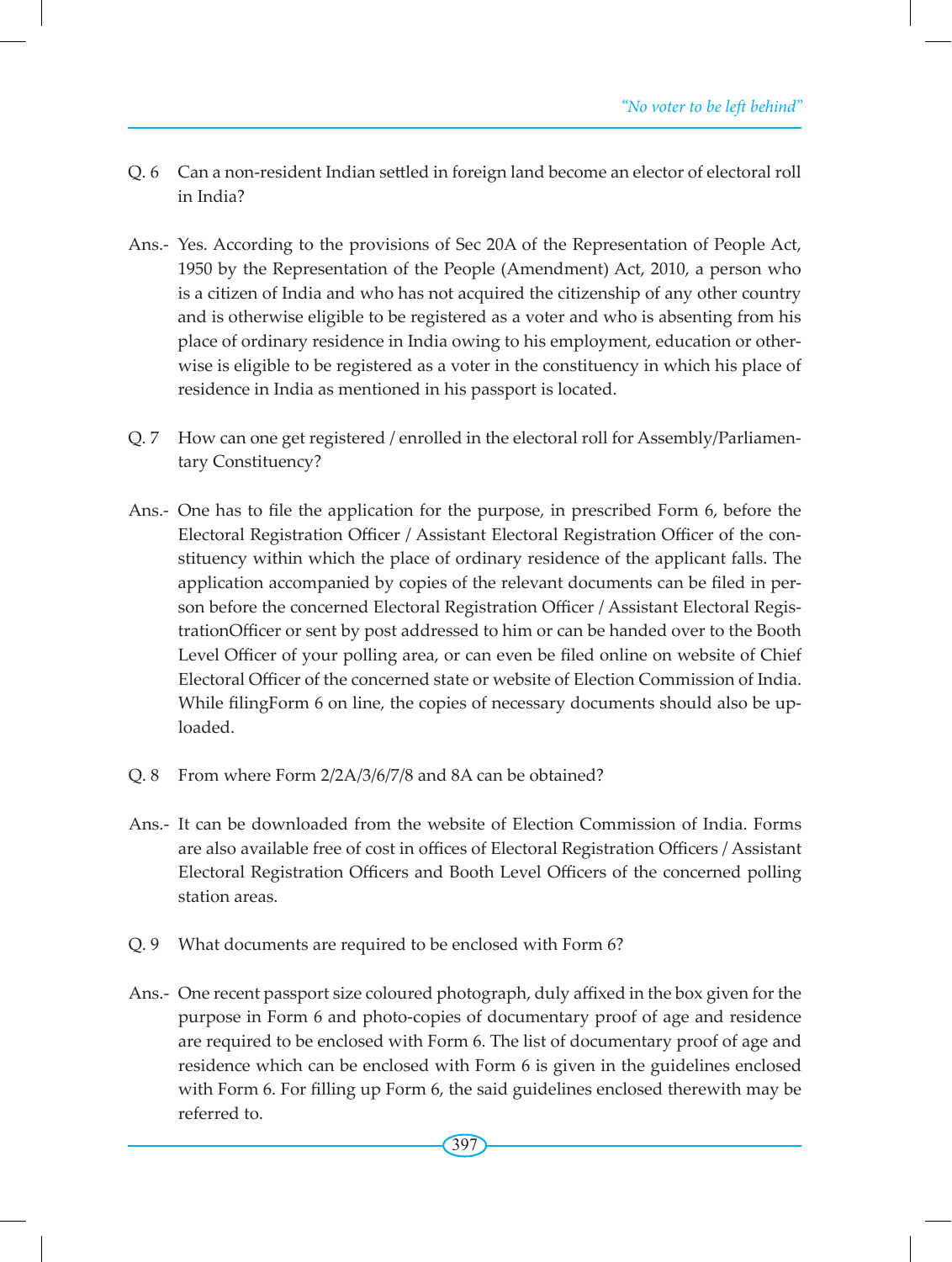- Q. 10 I do not have a ration card. Can I get enrolled without a ration card? What are theother documents which I can show as a proof of my residence?
- Ans.- If an applicant does not have a ration card, he can submit any other proof of residence, listed in the guidelines enclosed with Form 6.
- Q. 11 Is a documentary proof of age required in cases where age of the applicant is morethan 21 years?
- Ans.- Documentary proof of age is required only in those cases, where age of the applicant is between 18 and 21 years. In all other cases, declaration of his age by the applicant will be taken as proof of age.
- Q. 12 An applicant who is of 18-21 years of age doesn't have any of the documentary proof of age / date of birth. What paper he is required to attach with his application form for registration as an elector?
- Ans.- In case none of the documents specified by the Commission in the said guidelinesis available with an applicant who is of 18-21 years of age, a declaration in prescribed format given in Annexure – I (enclosed with the Guidelines attached with Form 6 available on the website of Election Commission) made by either of the parents of the applicant (or by guru in case of an elector in transsexual ('others') category) can be given. In those cases, where parental declaration is given as proof of age, the applicantwill have to present himself for verification before Booth Level Officer / Assistant Electoral Registration Officer / Electoral Registration Officer. Further, if none of the above documents is available and neither of the parents is alive, the applicant can attach a certificate of his age given by a sarpanch of the concerned Gram Panchayat or by a member of the concerned Municipal Corporation / Municipal Committee/Legislative Assembly/Parliament.
- Q. 13 I am a student staying at the place of study in a hostel / mess far from my native place. I want to get myself registered at my present address of residence. What should I do?
- Ans.- In case of a student residing at the place of study, in hostel or mess managed by the educational institutions or elsewhere will have the option to get himself / herself registered as elector at his / her native place with his / her parents or at the address ofhostel / mess where he / she is resident for the time being for pursuing his / her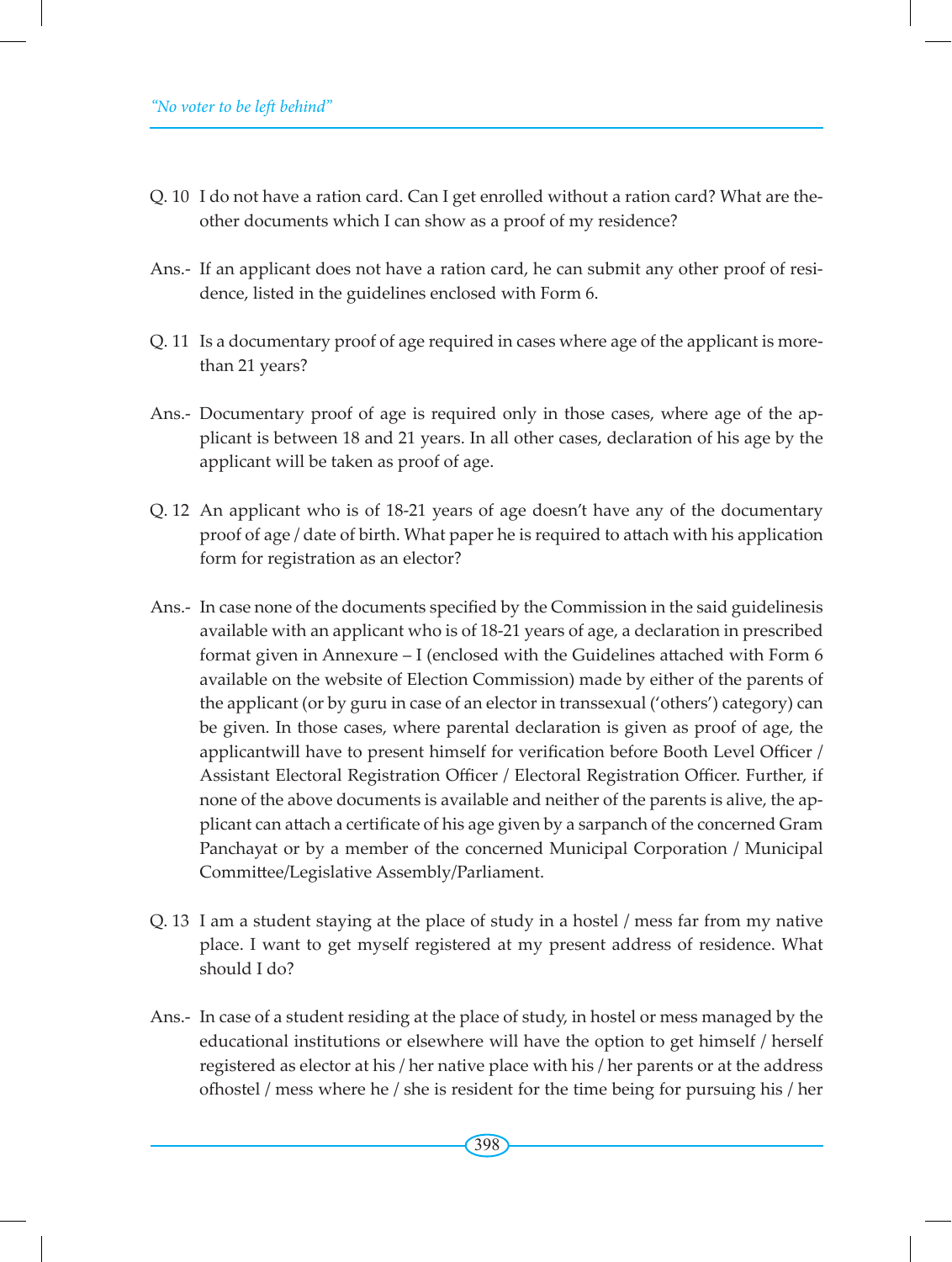studies. The course pursued by the said students should be recognized by Central / State Governments / Boards / Universities / Deemed Universities and such courses should be of not less than 1 year's duration. Such student who wants to enrol himself / herself at the hostel / mess will have to attach a bonafide certificate (as per the specimen at Annexure II of Guidelines attached to Form 6 available on the website of Election Commission) from the Headmaster / Principal / Director / Registrar / Dean of his/her educational institution with Form 6.

- Q. 14 A homeless person, who is otherwise eligible for registration as an elector, does not possess documentary proof of ordinary residence. What is the procedure of verification in such case?
- Ans.- In case of homeless persons, the Booth Level Officer will visit the address given in Form 6 at night to ascertain that the homeless person actually sleeps at the place which is given as his address in Form 6. If the Booth Level Officer is able to verify that the homeless person actually sleeps at that place, no documentary proof of place of residence shall be necessary. Booth Level Officer must visit for more than one night for such verification.
- Q. 15 I am a tenant and my landlord does not want me to get enrolled. How can I getenrolled as a voter?
- Ans.- To get enrolled in the voter list is your statutory right. Please check the electoralroll of your area available on website of Election Commission / Chief Electoral Officer of the state / in office of Electoral Registration Officer / Assistant Electoral Registration Officer. If your name is not included in the roll, please fill up Form 6 and deposit it with the Electoral Registration Officer / Assistant Electoral Registration Officer / Booth Level Officer.
- Q. 16 Who is competent to verify claim applications and objections?
- Ans.- The Electoral Registration Officer/Assistant Electoral Registration Officer of theconcerned constituency.
- Q. 17 Where the postal address of the Electoral Registration Officers can be obtained from?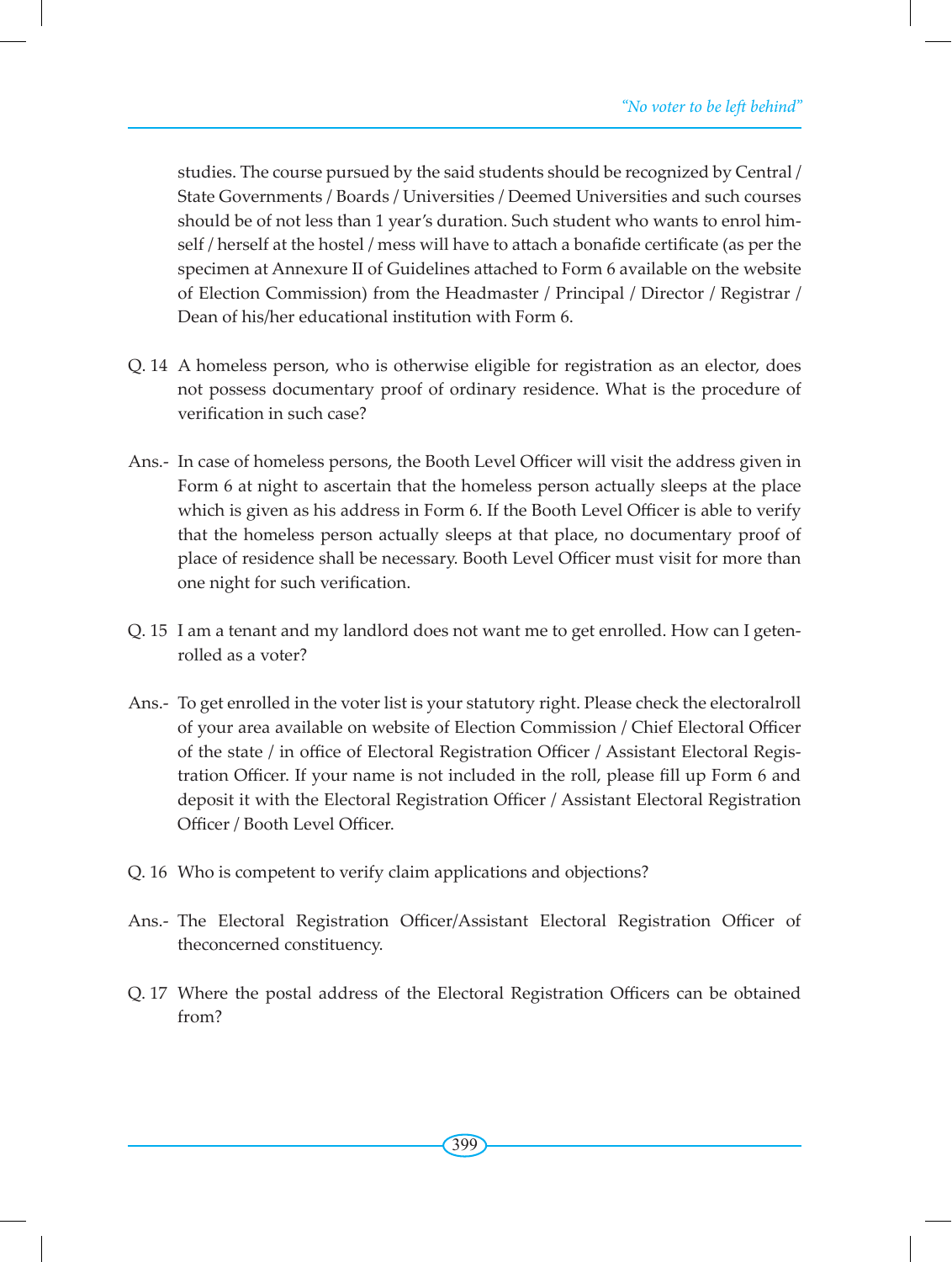- Ans.- Postal addresses of all Electoral Registration Officers are available on the websiteof Election Commission of India / Chief Electoral Officers of respective State / Union-Territory (link to which has been provided on the Election Commission of India website).
- Q. 18 If I apply on line, whether I need to send to the Electoral Registration Officer's address, signed copy of the Form 6 along with required documents.
- Ans.- As soon as the Electoral Registration Officer / Assistant Electoral Registration Officer receives Form 6 filed on line, he downloads the form along with enclosure and deputes Booth Level Officer to visit your residence to verify and obtain your original signature on the application form.
- Q. 19 Where will be the notice of hearing sent by Electoral Registration Officer?
- Ans.- The Electoral Registration Officer will send notice at the address of applicant in the country of his current residence, as informed by him and it will be considered as due service of notice to the applicant.
- Q. 20 Is personal appearance of applicant or hearing parties necessary? If yes, how willthe hearing be conducted?
- Ans.- Normally, personal appearance or hearing is not necessary. On receipt of Form 6/6A, the Electoral Registration Officer shall display a copy of the said form on his notice board inviting objections, if any, within a week period. The Electoral Registration Officer may also ask the concerned Booth Level Officer to visit the residence of the applicant and verify with him / her, relatives or the neighbours, if any, the informationprovided by the applicant.If Form 6/6A is complete in all respects and copies of all relevant documents enclosed and no person has objected within the stipulated period of one week the Electoral Registration Officer / Assistant Electoral Registration Officer can order inclusion of name in the electoral roll after such verification by the Booth Level Officer as considered necessary.In case there is an objection to the claim in Form 6/6A for inclusion of name, the Electoral Registration Officer / Assistant Electoral Registration Officer hears the applicant and the objector in respect of the objection raised. If the objector is also available there then both the parties are heard. Such designated officer of the Indian mission will send a report to the ElectoralRegistration Officer to enable him to take decision in the case. In no case, the personalappearance of the applicant/objector living abroad shall be required by the ERO inIndia.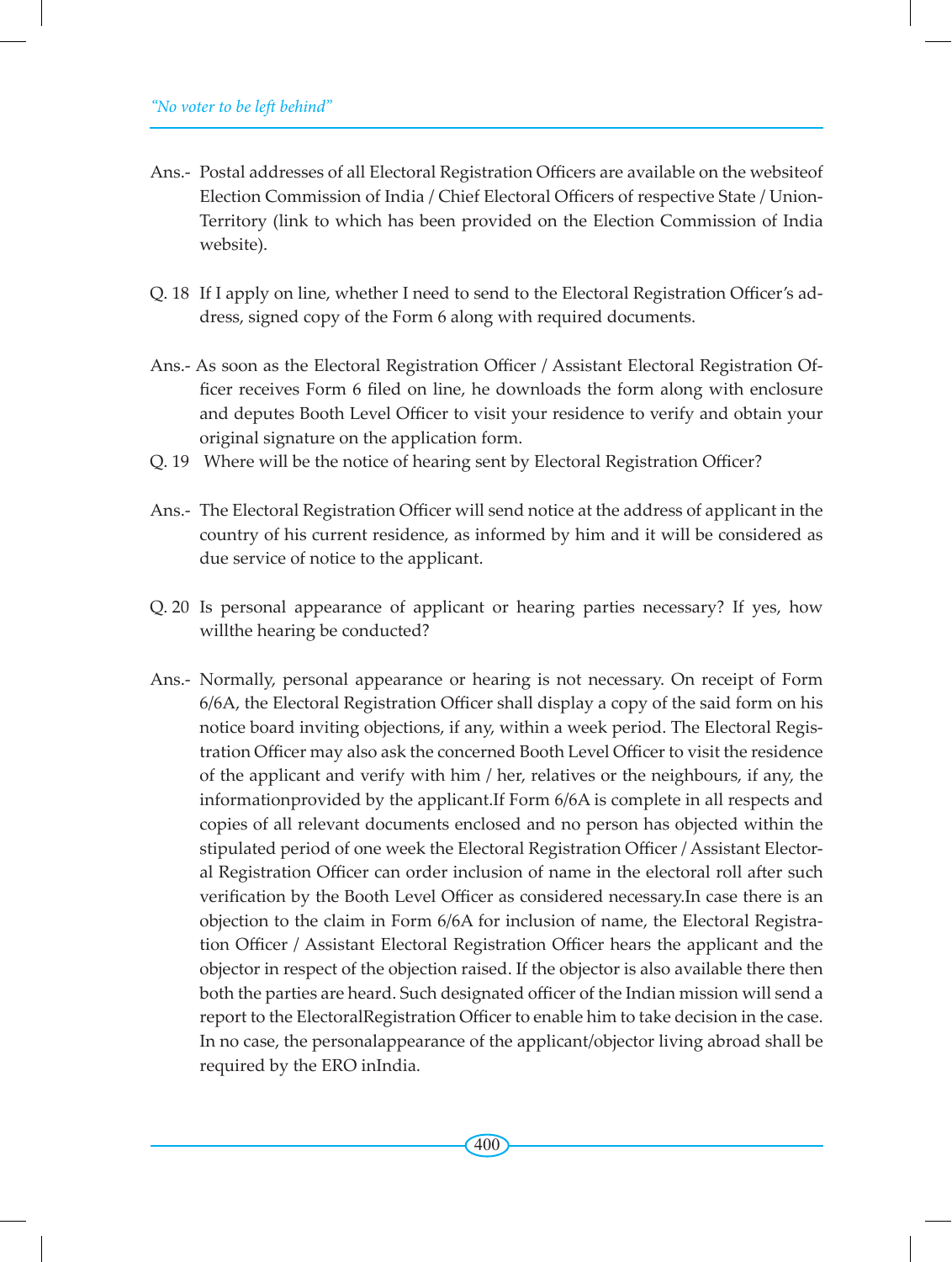- Q. 21 Where can the list of claims and objections be seen?
- Ans.- It can be seen on the website of the Chief Electoral Officer of the State concerned. It also can be seen on the notice board at the office of the Electoral Registration Officer.
- Q. 22 How will an applicant know that his/her name is included in the electoral roll?
- Ans.- The decision of the Electoral Registration Officer will be communicated to the applicant by post on his address given by him in Forms 6/6A and also by SMS on the mobilenumber given by him in Forms 6/6A. Electoral rolls are also available on the website of theChief Electoral Officer of the State concerned and can be seen by anybody.
- Q. 23 How can corrections be made if there are some mistakes in the entries in the electoral roll pertaining to electors?
- Ans.- For correction of mistakes in electoral rolls, an application in Form 8 is to be submitted to the Electoral Registration Officer concerned.
- Q. 24 I have shifted from my residence where I am registered an elector to some otherplace. How do I ensure that I am enrolled in my new place of residence?
- Ans.- In case the new residence is in the same constituency, please fill Form 8A, otherwise fill up Form 6 and submit to the Electoral Registration Officer / Assistant Electoral Registration Officer of the area of your new residence.
- Q. 25 I have shifted my residence recently. I have Electors Photo Identity Card (EPIC) with the old address. Can I get new EPIC for the present address?
- Ans.- First of all, you have to ensure that you are enrolled in the electoral roll of the concerned Assembly Constituency in which your new address is located. Though, it isnot necessary to get your new address changed in EPIC, however, if you want to changeaddress in EPIC, that can be done by making an application with a charge of Rs.25/- toElectoral Registration Officer of the new constituency. The Electoral Registration Officer will issue an EPIC with new address though the number of EPIC will be the same as that of the old EPIC.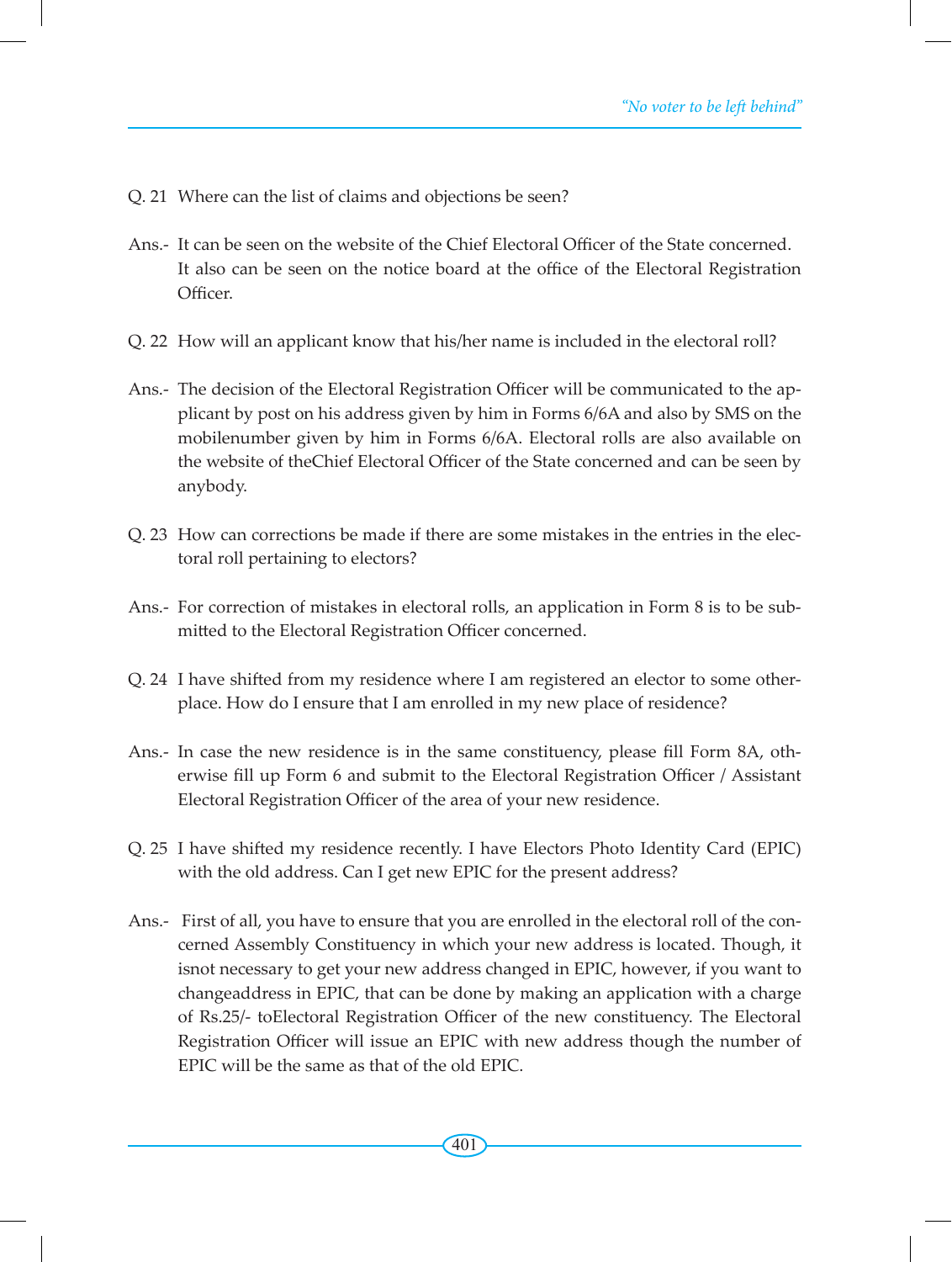- Q. 26 My EPIC has some errors. What is the procedure to have a new EPIC with correctparticulars?
- Ans.- You can make an application in Form 8 for rectification of the errors in your EPIC. The Electoral Registration Officer will issue a new EPIC, with the same number, aftermaking the necessary corrections.
- Q. 27 I have lost my old EPIC. How can I get a new EPIC?
- Ans.- A replacement EPIC can be issued to an elector on payment of a fee of Rs.25/-, alongwith a copy of the complaint lodged with the Police amount the loss of EPIC. However, no fee will be charged if the EPIC has been lost for reason beyond the controlof the elector like flood, fire, other natural disaster etc.
- Q. 28 Who can object to the inclusion of names in electoral rolls?
- Ans.- Any person who is a voter in the concerned constituency may object to the inclusion of names in electoral roll on the ground that the person whose names is included or is proposed to be included is not eligible to be registered as a voter in thatconstituency. An objection can be made in Form 7 to the concerned Electoral Registration Officer along with the relevant proof.
- Q.29 My neighbour / relative has shifted his residence to a new place but his name still continues in the electoral roll. In which Form the application for deletion of his name from the electoral roll can be made?
- Ans.- For deletion of name of a shifted / dead / absentee elector from the electoral rollapplication can be made in Form 7. For deletion of a duplicate entry also, application should be made in Form 7.
- Q.30 When can one get registered in electoral roll. Is enrollment being on throughout theyear.
- Ans.- The Election Commission normally orders revision of existing electoral roll every year sometime in the months of September to October and such revised rolls are finally published in first week of January of the coming year. One can submit claim application (Form 6/6A) during period for lodging claims and objections to Elec-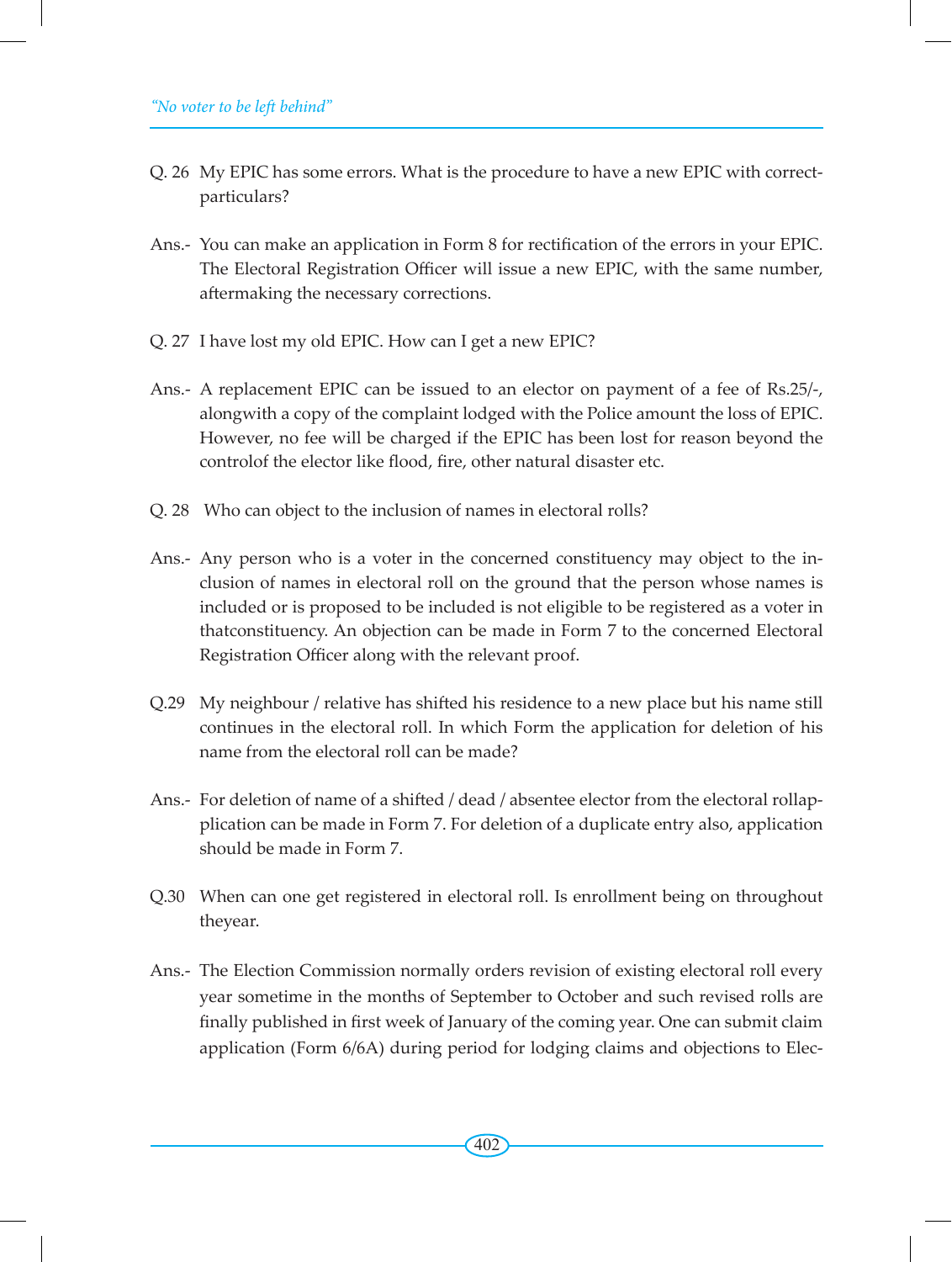toral Registration Officer or an officer designated to receive such applications, i.e., Designated Officer. Even after final publication, the rolls are updated continuously and one can get registered anytime during the continuous updation by filing a claim application to Electoral Registration Officer / Assistant Electoral Registration Officer.

- Q.31 Can one be enrolled at more than one place? If I am working / residing in Delhi,can I be an elector in my native place in Uttarakhand?
- Ans.- No. A person cannot be enrolled as a voter at more than one place in view of theprovisions contained in Sections 17 and 18 of Representation of People Act, 1950. Likewise, no person can be enrolled as an elector more than once in any electoral roll.Any person while applying for fresh enrolment, makes a statement or declaration whether his / her name is already included in the electoral roll of any other constituency, and if such statement/declaration is false and which the applicant eitherknows or believes to be false or does not believe to be true, he is liable to be punishedunder section 31 of the Representation of the People Act, 1950.
- Q.32 If I have a complaint against the order of Electoral Registration Officer, to whom I should make an appeal?
- Ans.- During the period of revision, you can file an appeal to the District Election Officer. In the case of application during the process of continuous updation, such appeal against any order of Electoral Registration Officer will lie before the first Appellate Authority District Magistrate / Additional DM / Executive Magistrate / District Collector of the District concerned. A further appeal against the order of first Appellate Authority will lie before the second Appellate Authority, i.e. Chief Electoral Officer of the State.
- Q. 33 Who is an overseas (NRI) elector? Can an NRI settled in foreign land become anelector of electoral roll in India?
- Ans.- An overseas elector is a person who is a citizen of India and who has not acquiredcitizenship of any other country and is otherwise eligible to be registered as a voter andwho is absenting from his place of ordinary residence in India owing to his employment, education or otherwise is eligible to be registered as a voter in the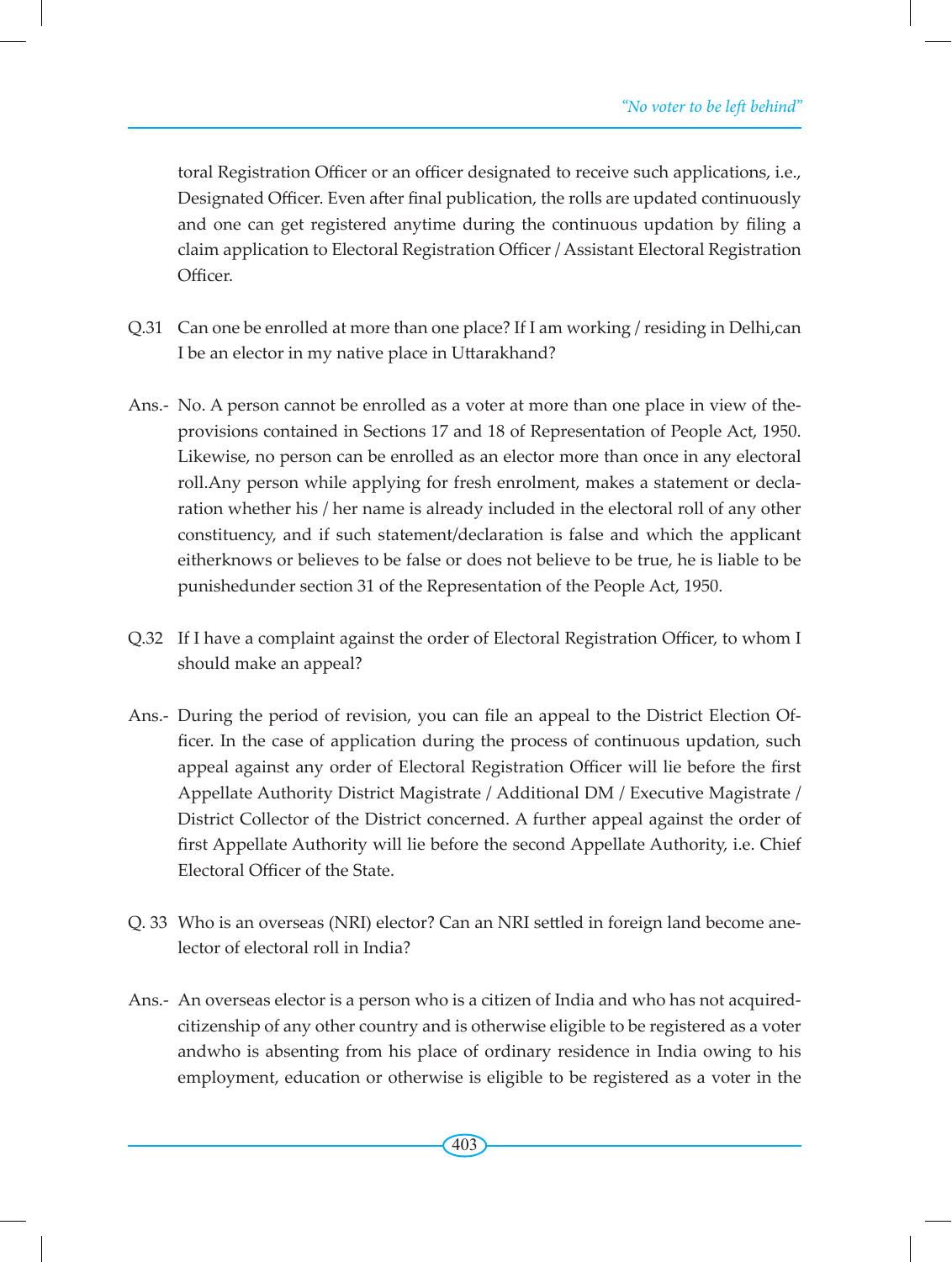constituency in which his place of residence in India as mentioned in his passport is located. According to the provisions of Section 20A of the Representation of People Act, 1950, an NRI settled in foreign land can become an elector in electoral roll in India.

- Q. 34 How can an overseas Indian (NRI) get registered / enrolled in the electoral roll?
- Ans.- He/she has to file an application for the purpose in prescribed Form 6A before the Electoral Registration Officer / Assistant Electoral Registration Officer of the constituency within which the place of ordinary residence of the applicant in India asgiven in his/her passport falls. The application accompanied by duly self-attested copy of the relevant documents can be filed in person before the concerned Electoral Registration Officer / Assistant Electoral Registration Officer or sent by post addressed to him or can be filed online on website of Chief Electoral Officer of the concerned state or website of Election Commission of India. While filing Form 6A on line, the copy of the passport and copies of other necessary documents like visa should also be uploaded.
- Q. 35 What does a 'passport' mean in above question?
- Ans.- 'Passport' means a passport issued by the Indian Government, in which visa endorsement has been made. It doesn't mean necessarily the current passport, since in many cases the current passport may not contain details of the address in India, mentioned in the original passport but may contain the address in foreign land.
- Q. 36 From where Form 6A can be obtained?
- Ans.- It can be downloaded from the website of Chief Electoral Officer of the concernedstate or website of Election Commission of India. Form 6A is also available free of costin Indian Missions in foreign countries. Besides, Booth Level Officers in every pollingstation area in India have been asked to distribute blank Form 6A to families of overseas Indians in India to send the same to persons living abroad.
- Q. 37 What documents are required to be enclosed with Form 6A?
- Ans.- One recent passport size coloured photograph, duly affixed in Form 6A, photocopies of the relevant pages of the passport containing photograph, his address in India and all other particulars of the applicant and also the page of passport containing the valid visa endorsement.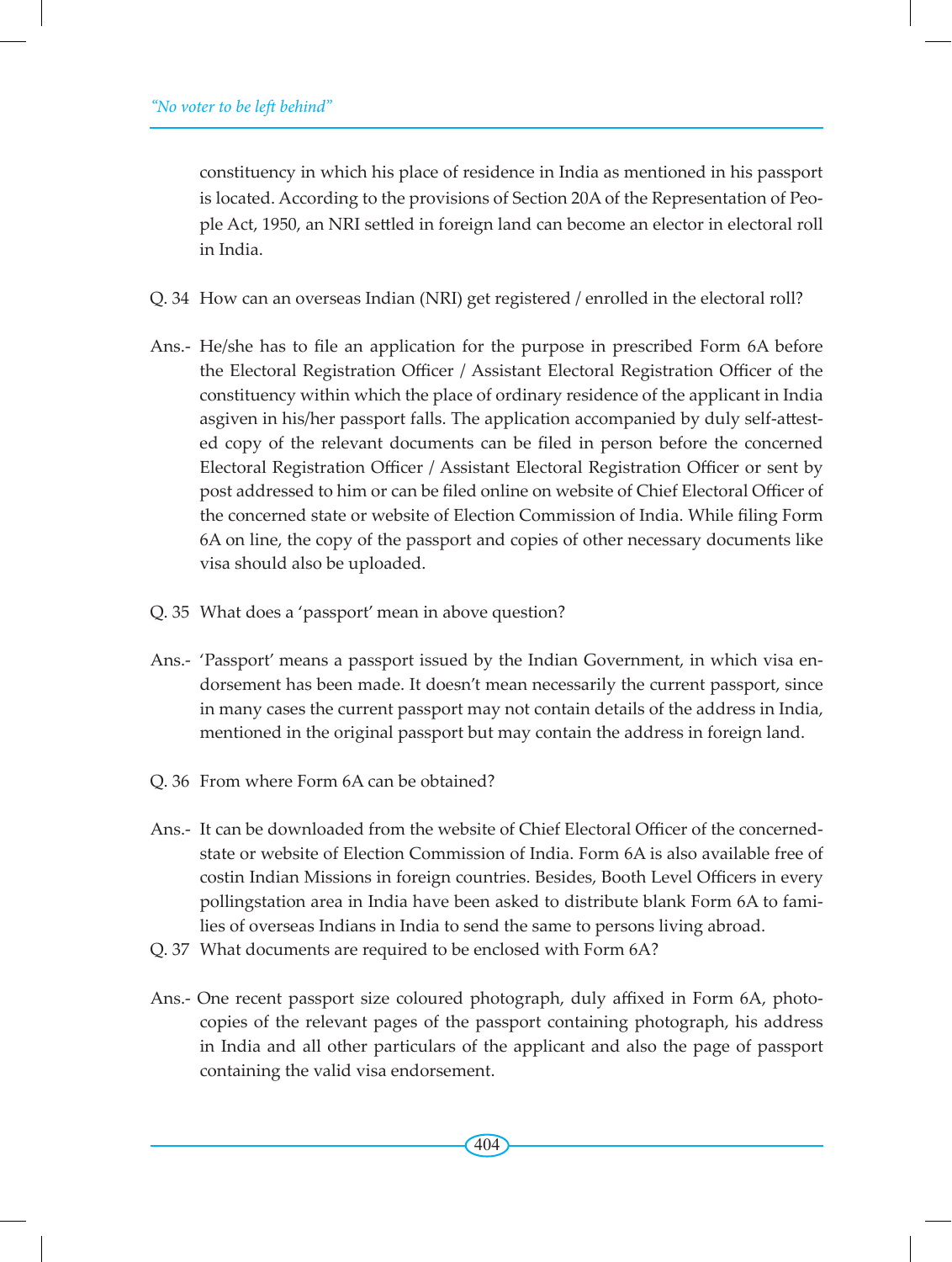- Q. 38 What other formalities are required to be fulfilled at the time of filing application in Form 6A?
- Ans.- If the application is sent by post, the photo-copy of each of the documents referred to in the answer to Question No. 8 above, should be duly self-attested. If the application is submitted in person before the Electoral Registration Officer / Assistant Electoral Registration Officer, the original passport should be produced for verification.
- Q. 39 If I apply a claim application in Form 6A, on line, whether I need to send by post to the Electoral RegistrationOfficers address, signed copy of the Form 6A along with required documents.
- Ans.- Yes, it is necessary to send signed copy of Form 6A and slf attested copies of requisite documents.
- Q. 40 What is the procedure of verification of self-attested documents submitted by anoverseas Indian (NRI) alongwith his application in Form 6A?
- Ans.- As soon as Electoral Registration Officer receives Form 6A alongwith copies of self-attested documents, he will send Booth Level Officer of the concerned polling area for field verification. Booth Level Officer will visit the home address mentioned in thepassport of the applicant. He will enquire from the relations of the applicant, if any, toverify the self attested copies of documents and give a declaration to the effect. In thosecases where no relative is available or no relative is willing to give declaration for verification of documents, or Electoral Registration Officer is not satisfied with verification of documents by the relatives, the documents will be sent for verification to the concerned Indian Mission in the country where the applicant resides. The officer in Indian Mission authorized to verify the claims application will take further necessary action as mentioned in answer to Question No. 14 above.
- Q. 41 Where the entries pertaining to overseas (NRI) elector find place in the electoralroll?
- Ans.- Name of overseas elector is included in a separate section for "Overseas Electors"which is the last section of the roll of that particular part / polling station area of theconstituency in which his place of residence in India as mentioned in his passport islocated.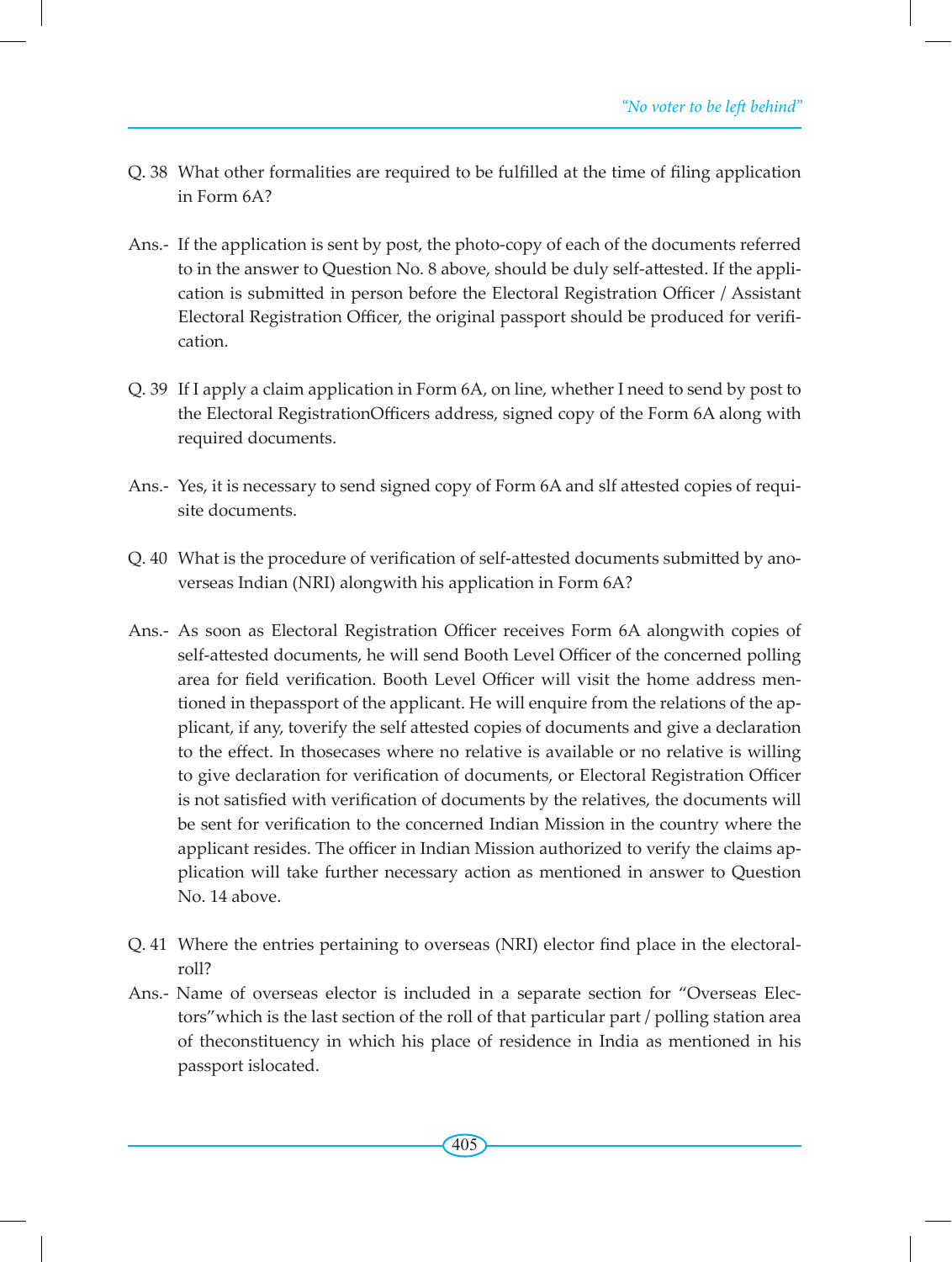- Q. 42 Whether Electoral Registration Officer is to be informed of the change in currentresidential address of the overseas (NRI) electors in the country of his/her residence?
- Ans.- Yes. It is the responsibility of the overseas elector to keep the Electoral Registration Officer informed of the change in residential address in the country ofhis/her residence.
- Q.43 Whether Electoral Registration Officer is to be informed when the overseas (NRI) elector returns to India and becomes ordinarily resident in India?
- Ans.- Yes. An overseas elector must do so. In such a case, the person can then be registered as a general elector at the place where he is ordinarily resident in India.
- Q. 44 How can an overseas (NRI) elector whose name is enrolled in the electoral roll exercise his/her franchise?
- Ans.- After enrolment, an overseas (NRI) elector will be able to cast his vote in an election in the Constituency, in person, at the polling station provided for the part where he is registered as an overseas (NRI) elector.
- Q. 45 Is an overseas (NRI) elector issued an EPIC ?
- Ans. An overseas (NRI) elector is not issued an EPIC as he is allowed to cast his vote in an election in the constituency, in person at the polling station on production of his original passport.
- Q. 46 Whether the overseas (NRI) elector should surrender EPIC, if already issued to him, in India ?
- Ans.- Yes, the overseas elector should surrender EPIC, if already issued to him, in India, alongwith submission of Form 6 A.
- Q. 47 Whether there is any minimum period for which one should be out of country so as to apply for registration as overseas elector?
- Ans.- No such period is prescribed.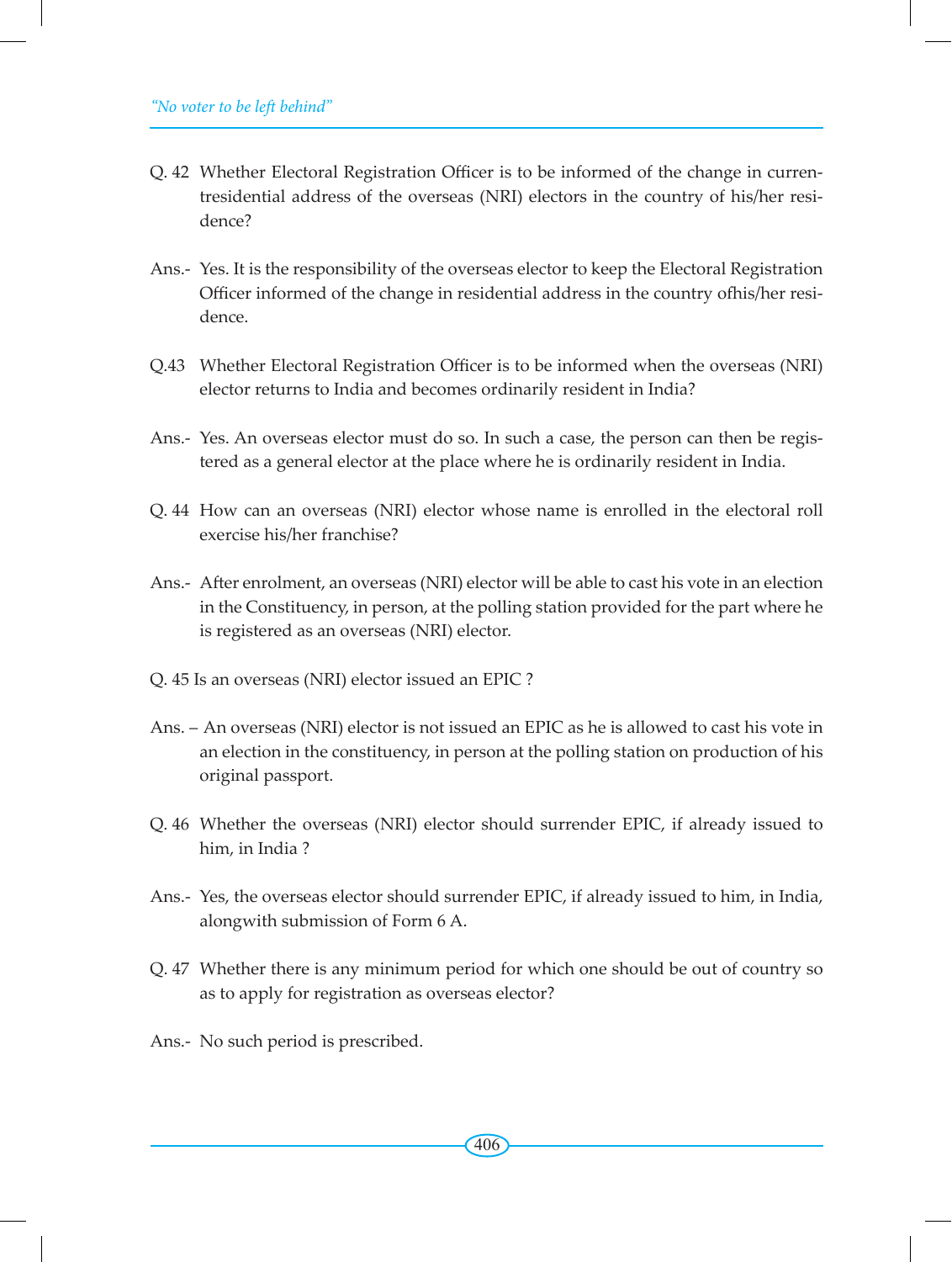Q. 48 Who is a service voter?

- Ans.- Service voter is a voter having service qualification. According to the provisions of sub – section (8) of Section 20 of Representation of People Act, 1950, service qualification means –
	- (a) Being a member of the armed Forces of the Union ; or
	- (b) Being a member of a force to which provisions of the Army Act, 1950 (46 of 1950), have been made applicable whether with or without modification ;
	- (c) Being a member of an Armed Police Force of a State, and serving outside that state; or
	- (d) Being a person who is employed under the Government of India, in a post outside India.
- Q. 49 How is a service voter different from an ordinary elector?
- Ans.- While an ordinary elector is registered in the electoral roll of the constituency in which his place of ordinary residence is located, person having service qualification can get enrolled as 'service voter' at his native place even though he actually may be residing at a different place (of posting). He has, however, an option to get himself enrolled as general elector at the place of his posting where he factually, at the point of time, is residing ordinarily with his family for a sufficient span of time.
- Q.50 What are the application Forms in which various categories of service voters have to apply for enrolment as elector?
- Ans.- Following are the application Forms in which various categories of service voters are to make application for enrolment as service voter: -
	- (i) Members of Armed Forces Form 2
	- (ii) Members of Armed Police Force of a State, serving outside that State – Form 2 A
	- (iii) Persons employed under Government of India on post outside India – Form 3 However, if a service personnel has opted to get himself enrolled as general elector at place of his posting, where he is actually residing, he will have to apply in Form 6 like other general electors.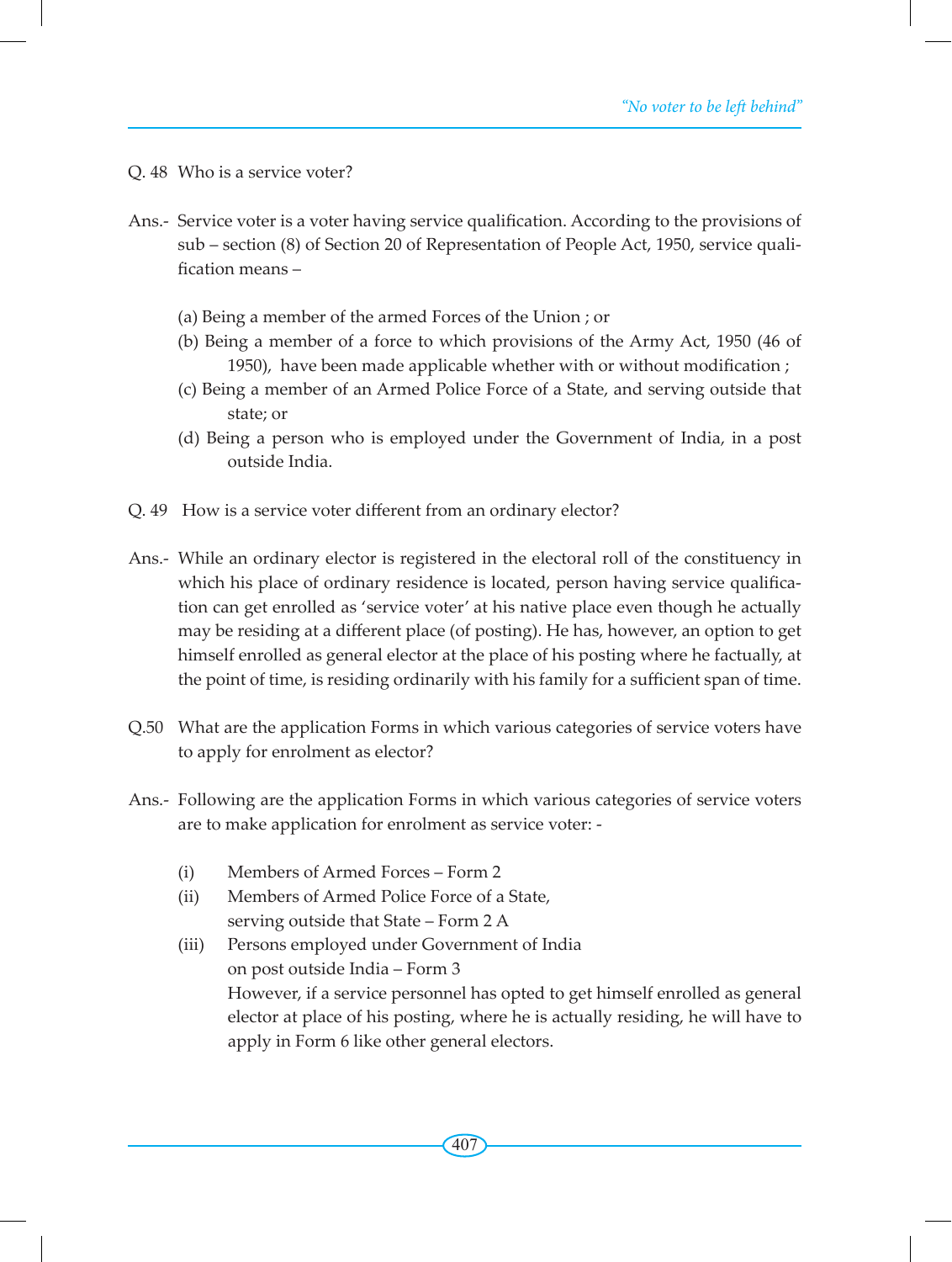- Q. 51 Are members of all Armed Forces / Para Military Forces eligible to be enrolled as service voters?
- Ans.- As per the existing arrangements, members of Indian Army, Navy and Air Force and personnel of General Reserve Engineer Force (Border Road Organization), Border Security Force, Indo Tibetan Border Police, Assam Rifles, National Security Guards, Central Reserve Police Force, Central Industrial Security Force and SashastraSeemaBal are eligible to be registered as service voters.
- Q. 52 What is the process of enrollment of a service personnel as a service voter?
- Ans.- Election Commission orders revision / updation of rolls for service voters twice in a year. The Commission sends a communication to Ministry of Defence, Ministry of Home Affairs and Ministry of External Affairs intimating them of the commencement of revision programme. As soon as the programme is announced, persons having service qualification can fill up the application in statutory Form 2 / 2A / 3, in duplicate, and handover to the officer in-charge of record office or the nodal authority in Ministry of External Affairs (in case of persons employed under Government of India on a post outside India). The person applying in Form 2 / 2A has also to submit a declaration in a prescribed format to the effect that he did not get enrolled as general elector in any constituency. The declaration need not be in duplicate. The officer in-charge / nodal authority will check the Form and declaration and ensure that the Form is complete in all respects and particulars filled by the applicant therein are correct. The officer in-charge, will then, sign the verification certificate provided in the Form itself and forward the same to the Chief Electoral Officer of the State concerned. The Chief Electoral Officer sends the Form to respective District Election Officer who will then send it to the Electoral Registration Officer of the constituency. The Electoral Registration Officer will process the Form.
- Q. 53 Is wife or son/daughter of a service voter also enrolled as a service voter?
- Ans.- The wife of a service voter shall, if she is ordinarily residing with him, be also deemed to be a service voter in the constituency specified by that person. The service voter has to make a statement to the effect in the relevant Form 2/2A/3 that his wife ordinarily resides with him. The wife will be enrolled as a service voter on the basis of declaration made by her husband in the application form itself submitted by him and no separate declaration / application is required to be made by the wife. A son / daughter / relative / servant etc. residing ordinarily with a service voter cannot be enrolled as service voter.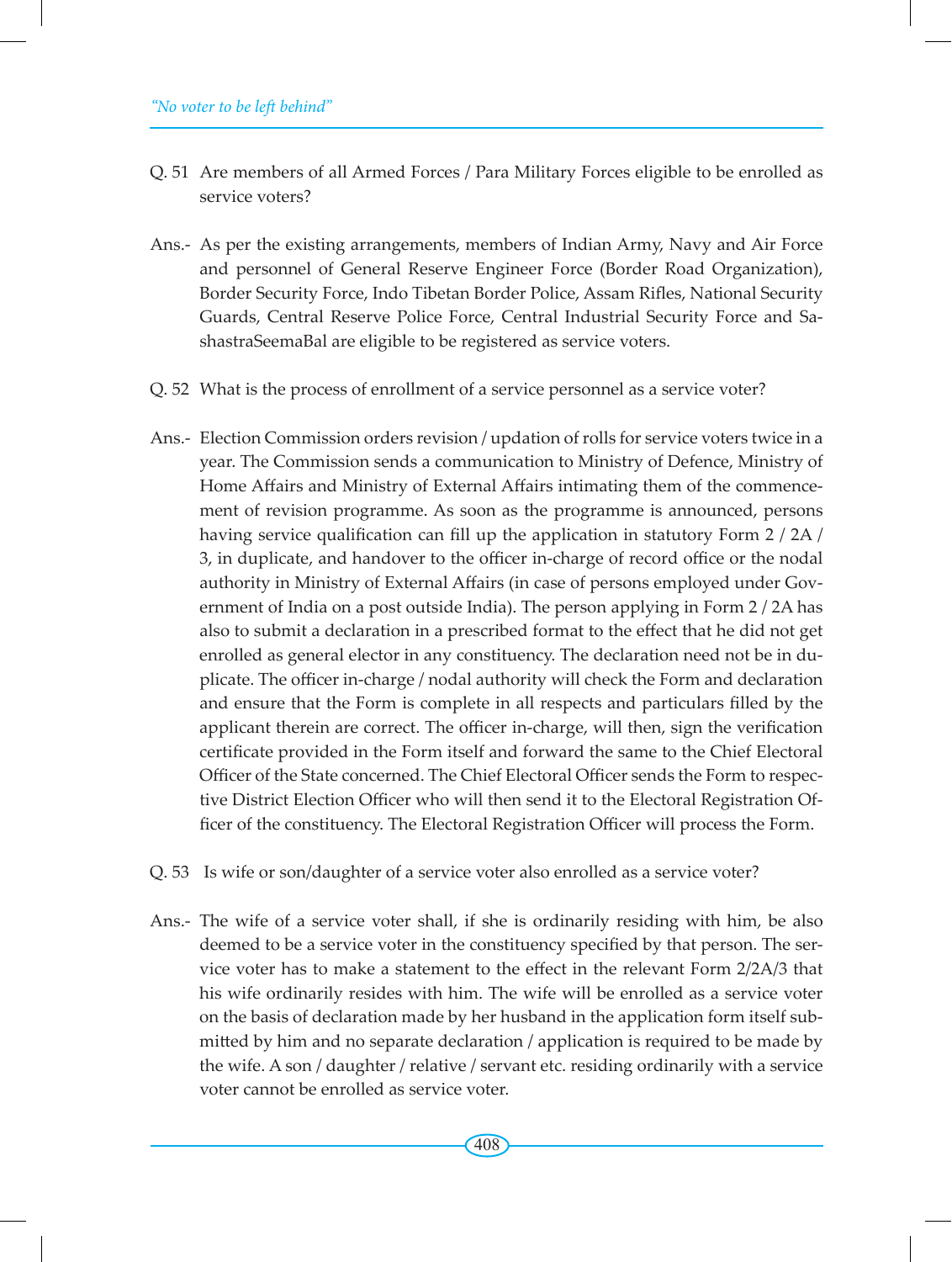- Q.54 Is facility of enrolment as a service voter available to the husband of a female service voter?
- Ans.- Under the existing law, this facility is available only to the wife of a male service voter and is not available to the husband of a female service voter.
- Q.55 Can one be enrolled simultaneously as a service voter at his native place as well as a general voter at the place of posting?
- Ans. No. A person, at a particular time, cannot be enrolled as a voter at more than one place in view of the provisions contained under Sections 17 and 18 of Representation of People Act, 1950. Likewise, no person can be enrolled as an elector more than once in any electoral roll. As explained above, a service voter has option either to get himself registered as service voter at his native place or as general elector at the place of posting. When a person applies for registration as a service voter in Form 2 / 2A, he has to submit a declaration in a prescribed format to the effect that he did not get enrolled as ordinary general elector in any constituency.
- Q. 56 Who is a Classified Service Voter?
- Ans.- Service voter belonging to Armed Forces or forces to which provisions of Army Act, 1950 are applicable, has 0ption of either voting through postal ballot or through a proxy voter duly appointed by him. A service voter who opts for voting through a proxy is called Classified Service Voter (CSV).
- Q.57 Who is a 'proxy'?
- Ans.- A service voter may appoint (by applying to Returning Officer in Form 13 F of Conduct of Elections Rules, 1961 – Form available at the website of Election Commission) any person as his / her proxy to give vote on his / her behalf and in his / her name at the polling station. The proxy shall have to be ordinary resident of that constituency. He need not be a registered voter but he / she must not be disqualified to be registered as a voter.
- Q. 58 What is the procedure of appointment of a 'proxy'?
- Ans.- A 'proxy' can be appointed in the following two ways:
	- a. If a service voter is at the place of his posting, he has to put his signature in Form 13F before the Commanding Officer of the Unit and then to send the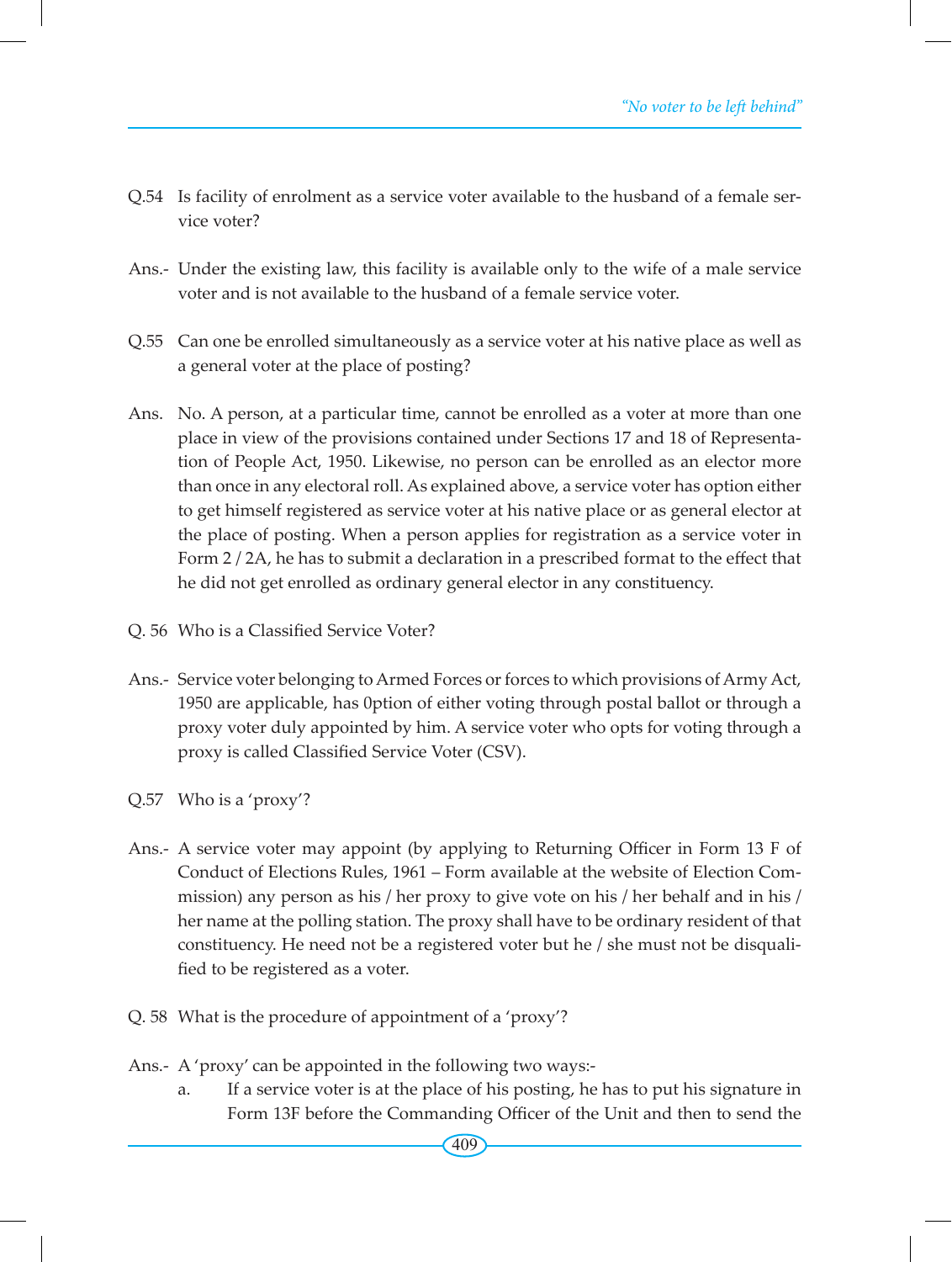Form to his proxy for affixing his / her signature before a Notary / First Class Magistrate. Thereafter, the proxy can submit the Form to the Returning Officer concerned.

- b. If a service voter is at his native place, both he and his proxy can sign Form 13 F before a Notary / First Class Magistrate and then send to the Returning Officer concerned.
- Q. 59 For what period a proxy remains valid?
- Ans.- The provision for voting through proxy is valid till the person making the appointment is a service voter. Once appointed, the proxy will continue until his appointment is revoked by the service voter. The facility of proxy voter can be revoked and the proxy can be changed at any time or for any number of times by the Classified Service Voter. Thus a Classified Service Voter can revoke and opt back for postal ballot route or even substitute the proxy by intimating the Returning Officer in Form 13 G of Conduct of Elections Rules, 1961 (Form available at the website of Election Commission). Revocation will become effective from the date it is received by the Returning Officer.
- Q. 60 When should the application for appointment of a proxy be made?
- Ans.- Application for appointment of a proxy should be received by the Returning Officer before the last date of filing of nomination papers. An application for appointment of a proxy received after the last date of filing nomination papers cannot be considered for the election in progress, though it will be valid for subsequent elections unless revoked / changed.
- Q. 61 How does a 'proxy' record the vote on behalf of the service voter at the polling station?
- Ans.- The proxy can record the vote on behalf of the service voter at the polling station to which service voter is assigned, in the same manner as any other elector assigned to that polling station. The proxy will be entitled to vote on behalf of the service voter, in addition to the vote that he / she may cast in his / her own name if he/she is a registered elector in the constituency, at the polling station to which he / she has been normally assigned.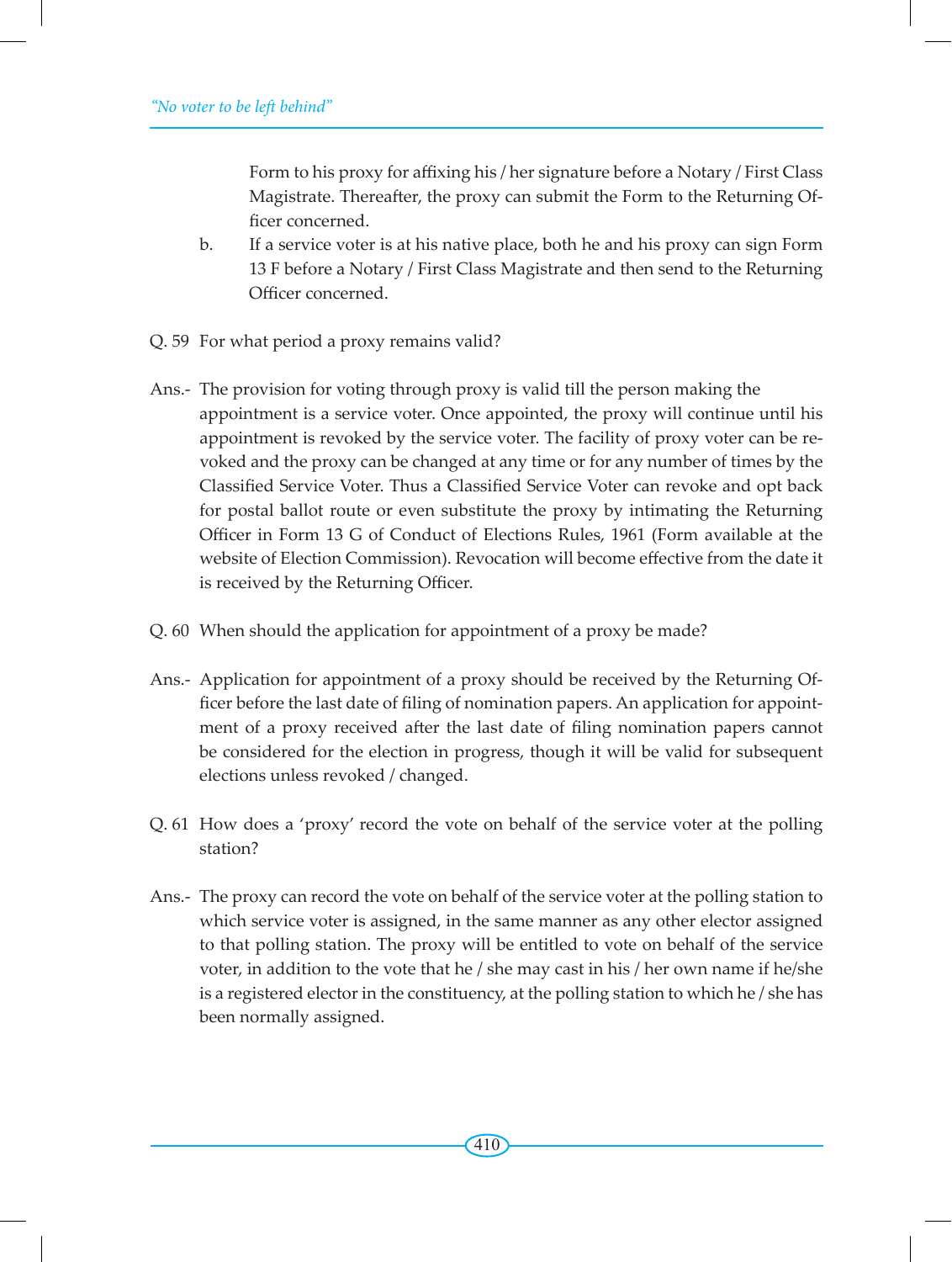- Q.62 Can a Classified Service Voter be issued postal ballots by the Returning Officer?
- Ans.- A Classified Service Voter cannot be issued postal ballots but the appointed proxy shall physically come and vote at the polling station which covers the classified voter's home address.
- Q. 63 What is the structure of list of service voters in the electoral roll?
- Ans.- While the list of classified service voter shall be maintained polling station wise, the list of other service voters is prepared separately for a constituency as a whole and all service voters registered therein shall be arranged at the end of electoral roll of a constituency as a separate last part. All service voters belonging to a constituency shall be listed together, irrespective of the place of residence, in this last part. These service voters do not have any specified polling station. The last part meant for service voters has three subparts – 'A' (For Armed Forces), 'B' (Armed Police Force of States serving outside the respective State) and 'C'(For persons employed under Government of India against a post outside India).
- Q.64 How many times the last part of electoral roll for service voters is updated in a year?
- Ans.- The last part of electoral roll / list of service voters is updated twice and 2 supplements are brought out in a year.
- Q .65 In which language the last part of rolls is prepared for service voters?
- Ans.- The last part containing the list of service voter is prepared in English only.
- Q. 66 Is a service voter issued Elector Photo Identity Card (EPIC) like ordinary electors?
- Ans.- A service voter is not issued Elector Photo Identity Card (EPIC). Elector Photo Identity Card (EPIC) is a document of identity which an elector has to show at the polling station at the time of casting his vote. As service voters are issued postal ballots or votes through his 'proxy', they are not required to visit the polling stations personally and therefore Elector Photo Identity Cards (EPICs) is not issued to them.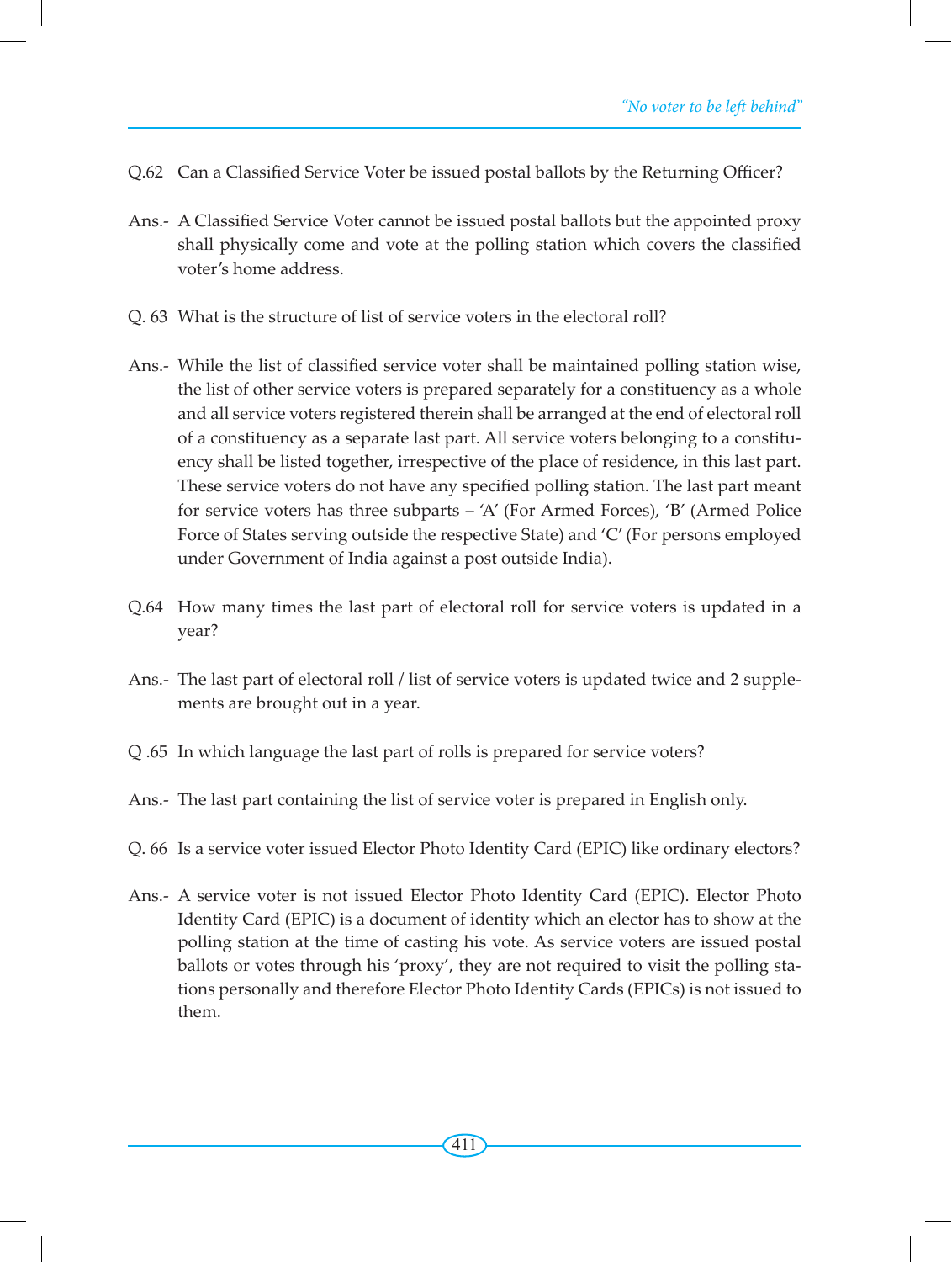- Q. 67 Is a service voter required to apply for issue of a postal ballot paper?
- Ans.- No; the Returning Officer will himself send a postal ballot paper to him through his record office (or direct or through the Ministry of External Affairs in the case of a service voter serving outside India).
- Q68. What is the relevant date for revision of electoral rolls for Legislative Council Constituencies?
- Ans.- In the case of Local Authorities Constituencies there is no qualifying date, however the qualifying date for being enrolled in Graduates and Teachers Constituencies 1st day of November of the year in which the preparation or revision of the electoral rolls is commenced.
- Q. 69 How can one get registered/enrolled in the electoral rolls for Legislative Constituencies?
- Ans.- For enrolment in electoral roll for Local Authorities Constituencies only ex-officio and nominated members of the Local Authorities in the concerned State are eligible. The application for inclusion can be made in Form 17 to the Electoral Registration Officer. For registration in Graduates and Teachers Constituencies, one has to file the application for the purpose, in prescribed Form 18 or 19 as the case may be, before the Electoral Registration Officer / Assistant Electoral Registration Officer of the constituency within which the place of ordinary residence of the applicant falls. The application accompanied by copies of the relevant documents can be filed in person before the concerned Electoral Registration Officer / Assistant Electoral RegistrationOfficer or sent by post addressed to him.
- Q. 70 From where Form 17/18/19 can be obtained?
- Ans.- It can be downloaded from the website of Election Commission of India. Forms are also available free of cost in offices of Electoral Registration Officers / Assistant Electoral Registration Officers.
- Q. 71 What are the conditions for enrolment in Graduates and Teachers Constituencies?
- Ans.- For enrolment in a Graduates' Constituency one should be an ordinarily resident in that Constituency, and should have, for at least three years before the qualifying date (1st November of the year), been either a Graduate of a university in India or in possession of any of the qualification deemed to be equivalent to that of a Graduate of a university in India. For registration in electoral roll for a Teachers'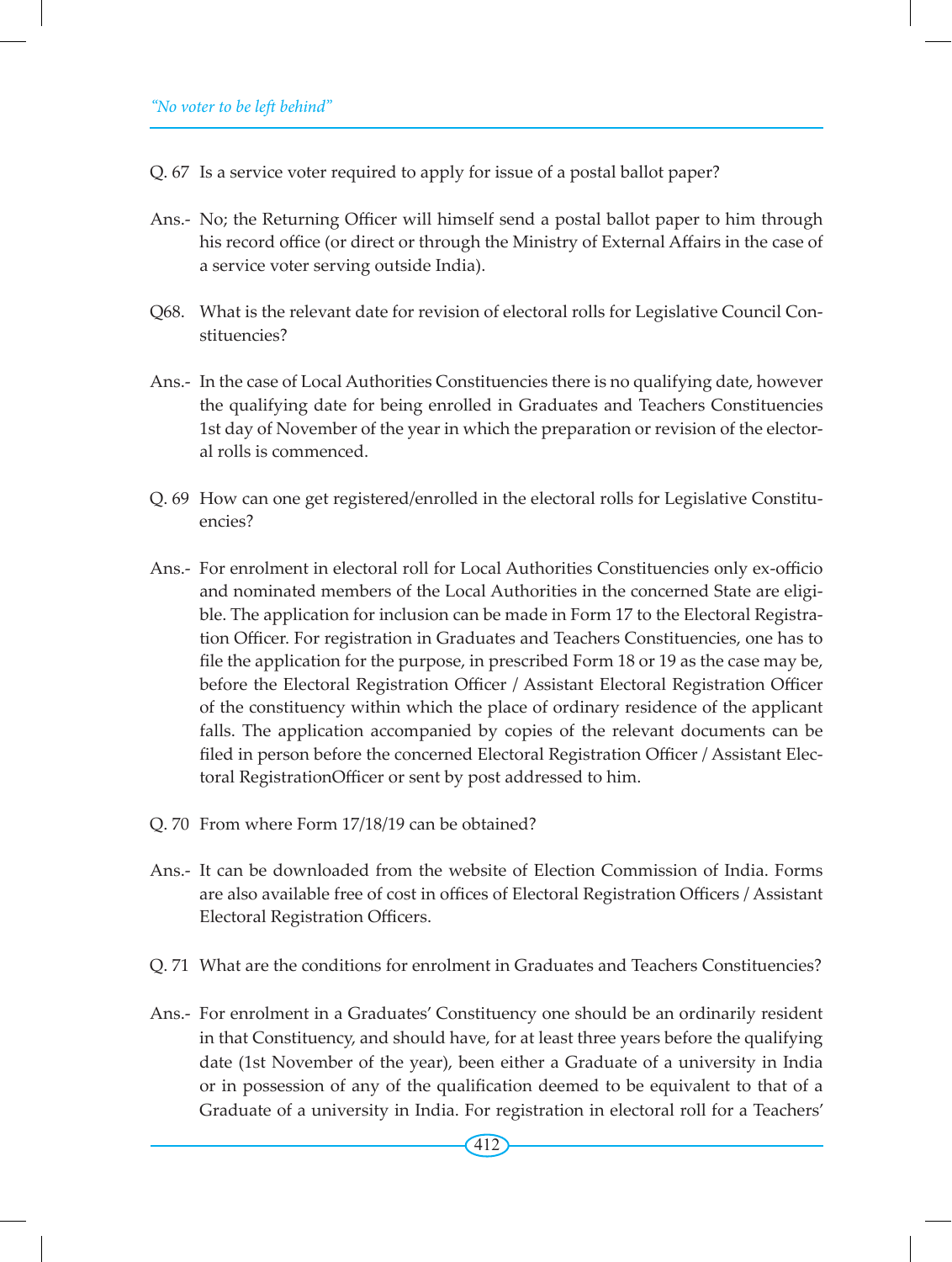Constituency, one should be ordinarily resident in that Constituency and within the six years immediately before the qualifying date (1st November of the year), for a total period of at least three years, should have been engaged in teaching in any of the educational institutions notified by the State Government within the State, not lower than in standard than that of a secondary school.

- Q. 72 What documents are required to be enclosed with Form 18?
- Ans.- TheeligiblepersonsshouldapplyforenrolmentoftheirnamesintheprescribedForm18alongwithanyofthedocumentslistedbelow-
	- (i) The degree/diploma certificate, in original, issued by the University or Institution concerned or a copy thereof,duly authenticated by the Designated Officer/Additional Designated Officer/Gazetted Officer of the District concerned.
	- (ii) A copy of an entry in the Government record or a certificate issued to a Graduate employee by the Gazetted Head of Offices/InstitutesonthebasisofentriesinGovernmentrecordsinhiscustodyoracopyofanentryintherecordofStatutoryBodies,Corporations or Public undertakings specifying the degree, diploma or certificate possessed by the claimant, duly at tested by the Head of the office concerned;or
	- (iii) An at tested copy of the card of registration as Registered Graduate issued by the University, a certified copy of the relevant entry in the list of Registered Graduates', the Roll of Advocates, the Register of Medical Practitioners, the Register of Chartered Accountants, the Register of Engineers maintained by Institute of Engineers, etc.;or
	- (iv) An Affidavit by the claimant, supported by certificate from the Registrar of a University, or the Principal of a College affiliated to University or from the Head of the Department of such College underwhom hehadstudied;or
	- (v) The mark sheet, in original, issued by the University or Institution concerned or a copy there of, duly authenticated by the Additional Designated Officer/Gazetted Officer of the District concerned/Notary Public.

Q. 73 What documents are required to be enclosed with Form 19?

Ans.- Every person applying for enrolment (in Form-19) in Teachers' constituency must submitd ocumentary proof of having been engaged in teaching in any